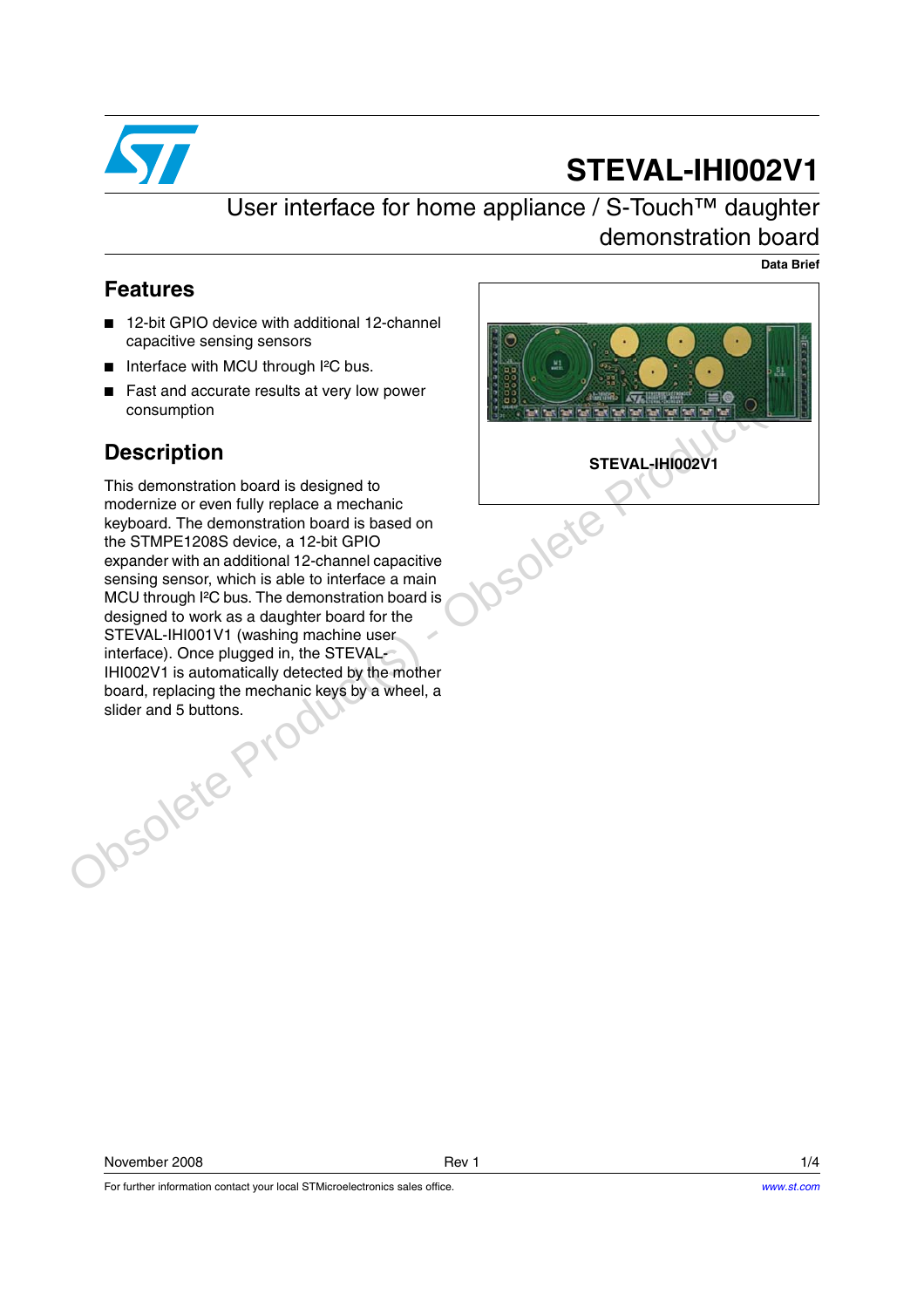# **1 Circuit schematic**



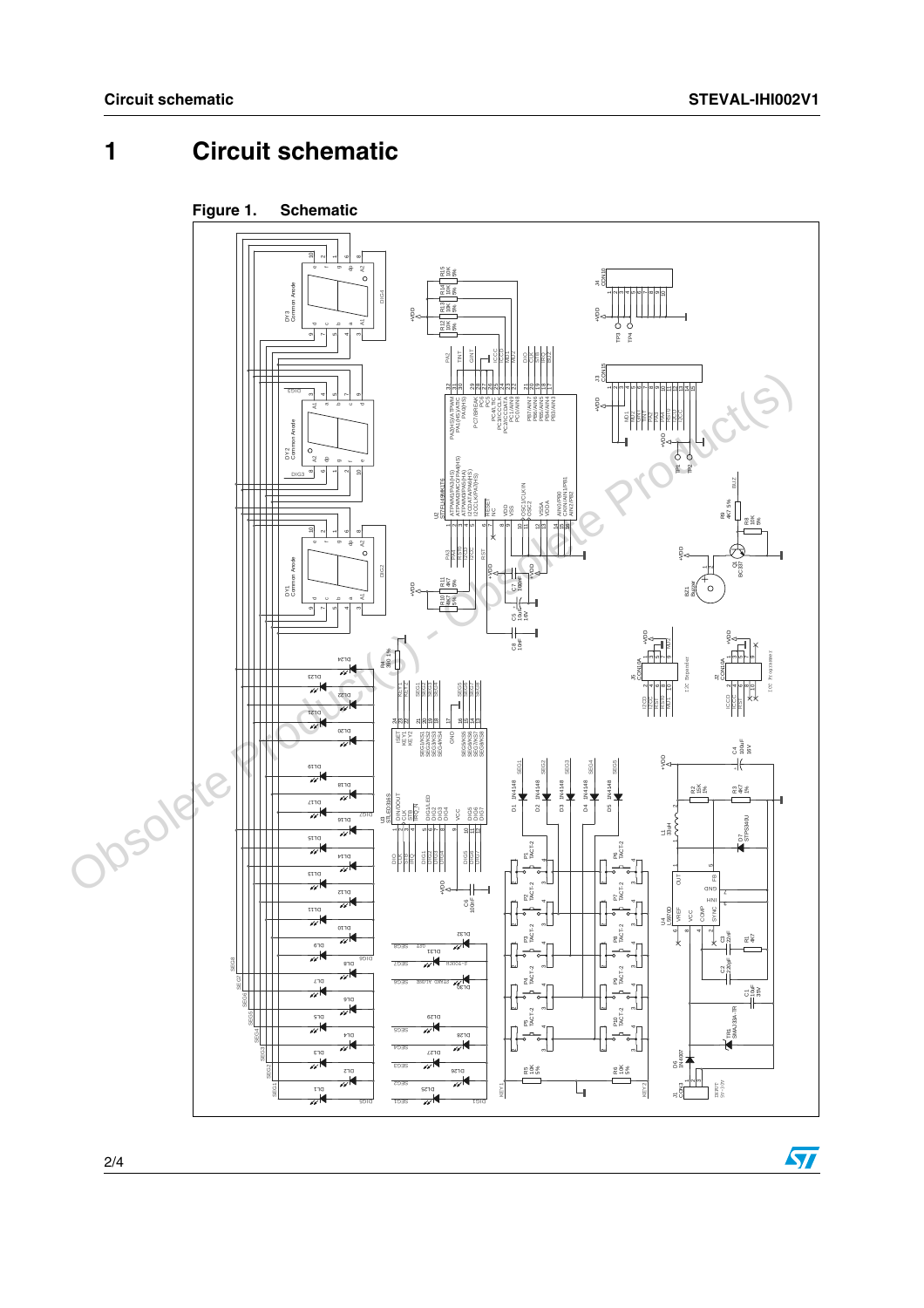# **2 Revision history**

**Table 1. Document revision history**

| <b>Date</b> | <b>Revision</b> | <b>Changes</b>     |
|-------------|-----------------|--------------------|
| 21-Nov-2008 |                 | I Initial release. |

Obsolete Product(s) - Obsolete Product(s)